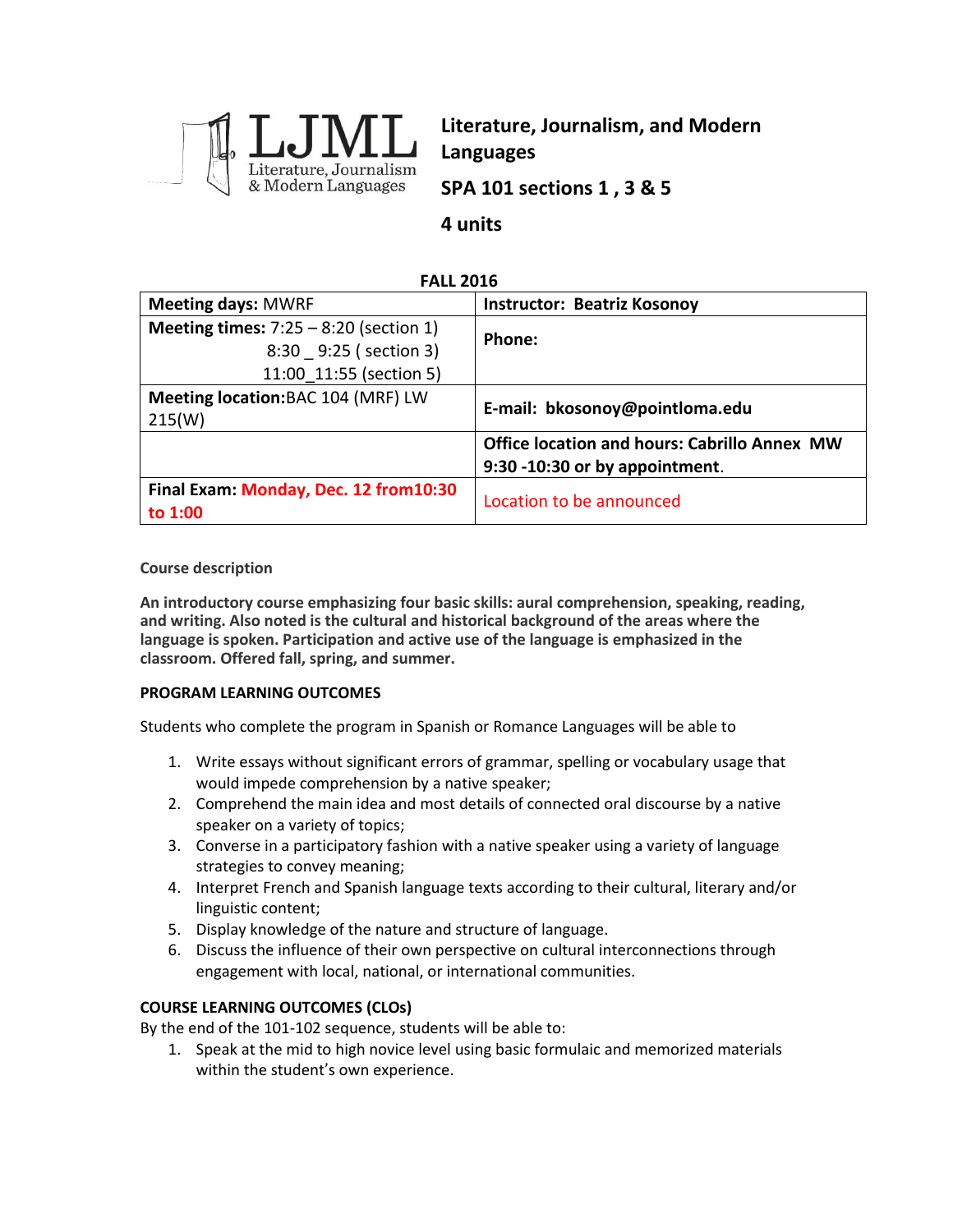- 2. Recognize basic connected discourse that uses vocabulary and grammar within the student's own experience.
- 3. Write discrete sentences as well as simple connected paragraphs using memorized vocabulary and grammar structures.
- 4. Read cultural texts that employ familiar vocabulary and cognates as well as learned grammatical structures.
- 5. Demonstrate comprehension of basic cultural mores and patterns of living of the target culture(s) studied.

## **COURSE CREDIT HOUR INFORMATION**

This class meets the Carnegie Unit minimum requirement of 750 minutes of instructional time + 1500 minutes of out-of-class work per 1 unit of credit. Specific details about how the class meets these requirements are included here in the course syllabus.

# **REQUIRED TEXTS AND RECOMMENDED STUDY RESOURCES**

# **TEXT**: **Portales Code (12 Months) and e-companion** (**loose-leaf is optional, but**

**recommended).** This class requires technology access: This is the only way to complete your online assignments and assessments, and access study tools, media, your scores, and more for the main textbook, Text is a must from the first day of class. Each student must bring the required textbook/materials to class in order to participate in class activities. Students should have the text by the second week of class Failure to do so will result in zero participation for the activity. No sharing of textbooks is permitted under any circumstances.

| <b>GRADE BREAKDOWN</b>      |     | <b>GRADE SCALE</b> |                 |
|-----------------------------|-----|--------------------|-----------------|
| <b>Chapter Exams</b>        | 40% | $100-92 = A$       | $91 - 88 = A$   |
| Final Exam                  | 10% | $87-83 = B+$       | $82 - 81 = B$   |
| Quizzes(written/oral)       | 10% | $80 - 78 = B$      | $77 - 73 = C +$ |
| Homework, online            |     | $72 - 71 = C$      | $70-68 = C$     |
| assignments                 | 25% | $67-63 = D+$       | $62-61 = D$     |
| in class participation      | 10% | $60 = D -$         | $59 = F$        |
| (in class work(oral/witten) |     |                    |                 |
| cultura                     | 5%  |                    |                 |
|                             |     |                    |                 |
|                             |     |                    |                 |
|                             |     |                    |                 |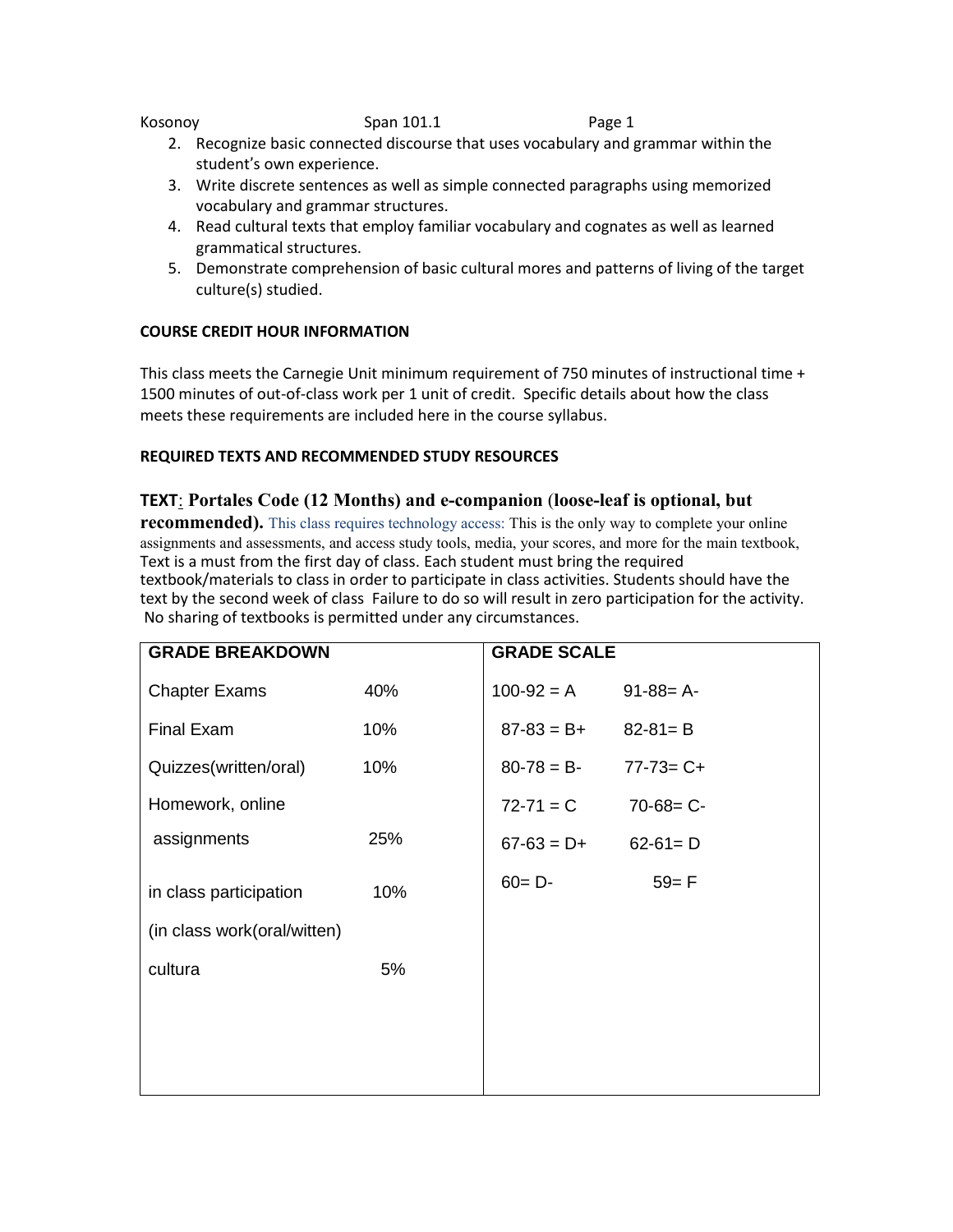Kosonoy **Span 101** Page 2

## **FINAL EXAMINATION POLICY**

Successful completion of this class requires taking the final examination **on its scheduled day**. The final examination schedule is posted on the Class Schedules site**. No requests for early examinations or alternative days will be approved.**

In the rare case that a student is scheduled for more than three (3) final examinations on the same day, the student is authorized to contact each professor in order to work out an alternate time for one of those examinations. Department chairs/school deans and college deans need not be involved in the process of making this accommodation.

| <b>FINAL EXAM DATE &amp; TIME</b>  | <b>FINAL EXAM LOCATION</b> |
|------------------------------------|----------------------------|
| Monday, Dec. 12 from 10:30 to 1:00 | Location to be announced   |

## **EXAMS:**

There will be chapter exams and a midterm during the semester. There are no make up exams. Even if a student knows he/she is going to miss an exam, he/she cannot take that missed test ahead of time. To compensate for unforeseen circumstances that may prevent students from taking a chapter exam (illness, car trouble, airport delay, doctor's appointment, etc.), I drop students' lowest chapter test. Any exam not taken will automatically turn into an "F". Exam dates may be changed. Students will have only 50 minutes to take each chapter exam.

## **QUIZZES:**

Oral and written quizzes may be unannounced and given, most of the time, after a new material is presented. There will be no make up quizzes, unless accompanied by a doctor's excuse. **A NOTE FROM THE WELLNESS CENTER IS NOT AN EXCUSED ABSENCE.**

#### **ONLINE ASSIGNMENTS**

Students may have problems with the online work, but these should not be excuses for not completing assigned work. Do not forget to save your finished work.

## **CLASS POLICIES:**

a) It is the student's responsibility to come prepared for the lesson for the day. Neither absence nor tardiness will be considered an excuse for missing assignments, incomplete work, or otherwise not keeping up with class activities.

b) The participation portion of the grade is based mostly on the student's active and voluntary participation in class activities; obviously, if you do not attend, you cannot participate. Failure to attend classes will result in lowered grade.

c) Absences are counted from the first official meeting of the class regardless of the date the student's enrollment. A student who registers late must be careful about regular attendance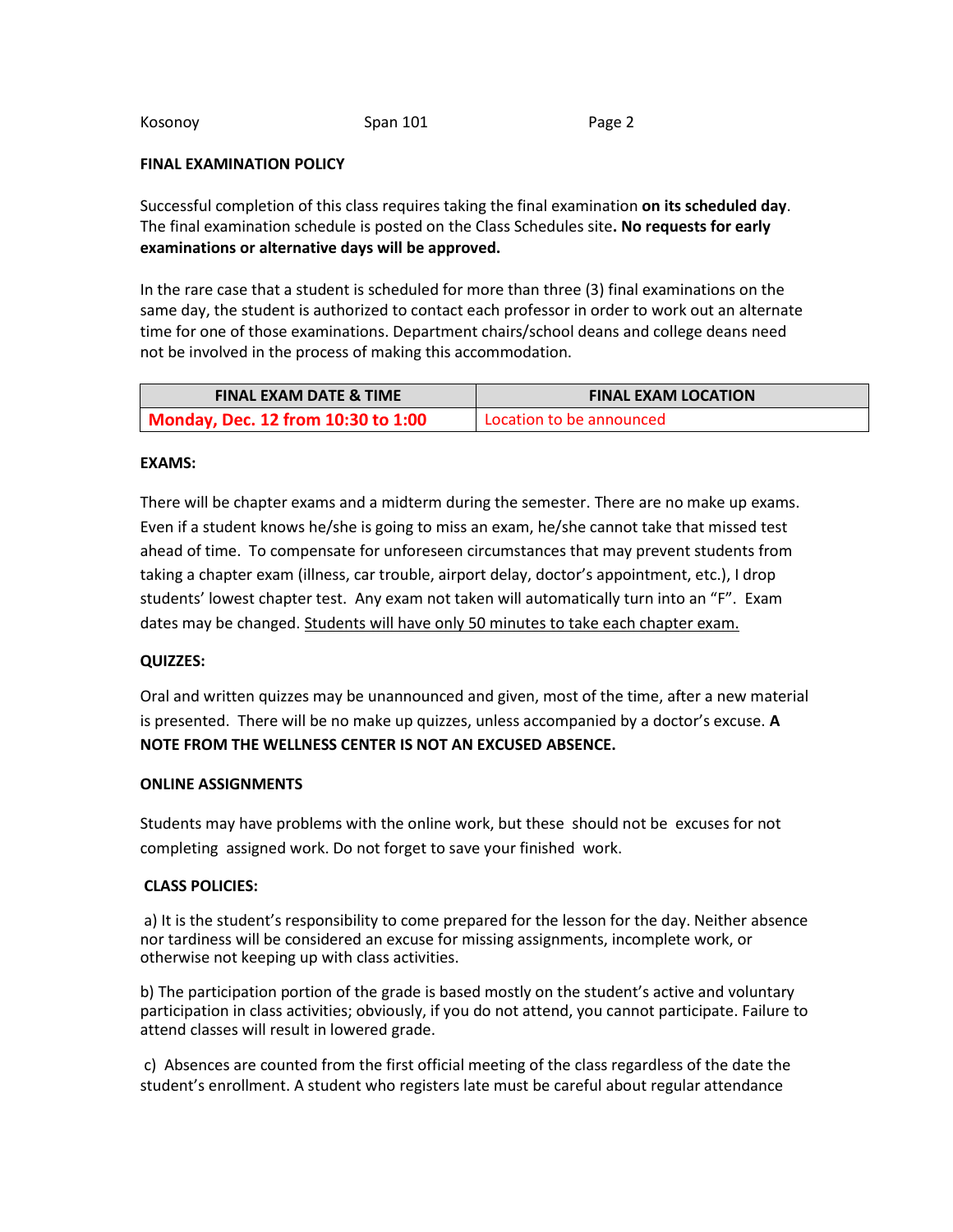Kosonoy Span 101.1 Page 3 during the remaining of the semester. No more than **50** minutes will be allowed for the whole semester, so please save them for the emergencies that always arise during the semester. A student will lose **1%** of his/her final grade for every **50** minutes missed after the 50 minutes allowed. Leaving early or arriving late (including the days we meet at the lab) will count as missing time and therefore against your grade. If students miss 20% or more of classes, they **do not** meet the course requirements, and will receive an **F** as a final grade in the course.

d) Tardy attendance is not a big problem once in a while, but when one student is tardy several times, then the entire class is disrupted. Three tardies (one to fourteen minutes) will equal 50 minutes. Any tardies in excess of 15 minutes will be counted as an absence(according to the catalog). A student is late when arriving after his/her name was called. It is the student's responsibility to let the instructor know within the same week that he/she was late otherwise a tardy will become an absence. A student will be dropped from roll as a result of excessive tardies..

e) The written portion of the grade is made up of all written work, which will include homework, class work, compositions and other assignments . All written work must be neat, free of drawings and scribbles , use blue/black ink or pencil and college ruled paper, avoid using teared paper to hand in your homework otherwise credit will not be granted. Homework is to be handed in at the beginning of the class session please do not expect your professor to ask for it. Any homework handed in during class or at the end of the session will be considered late and therefore no credit will be granted. Please understand that if a student is late then his/her homework will be late. Students must submit the assigned online work by the due date. **NO LATE WORK WILL BE ACCEPTED.**

f) During each class period, students must give the class their full attention. Unacceptable behaviors will not be tolerated in class. These include: doing assigned homework in class, talking while a lecture or discussion is underway, reading or writing material not pertaining to this class, sleeping or yawning through class. If a student is caught doing or studying material for another class, it will be counted as an absence.

g) Final examination will cover all material studied during the semester. Please be aware that all work will be recorded as well as each tardy, absence etc.

# **POLICY ON CELL PHONES/ELECTRONIC TRANSLATORS/IPODS:**

h) Cell phones must be turned OFF upon entering the classroom and kept away from you during class (not on desk, not in your lap, not in your pocket, not visible in your backpack or purse, and absolutely no texting.) Do not use your cell phone during class for ANY reason, even to look at the time or use it as a translator. In addition, electronic translators are not allowed in the classroom. IPods and/or any electronic listening device must be put away during class. Please understand that the use of such devices interfere with the learning process of students. . Should a violation of this policy occur, the student will be marked absent for that day**. NO EXCUSSES FOR USING THEM IN CLASS. PLEASE UNDERSTAND THAT IT IS VERY OBVIOUS WHEN A STUDENT IS TEXTING OR CHECKING DEVICES.**

Kosonoy **Span 101** Page 4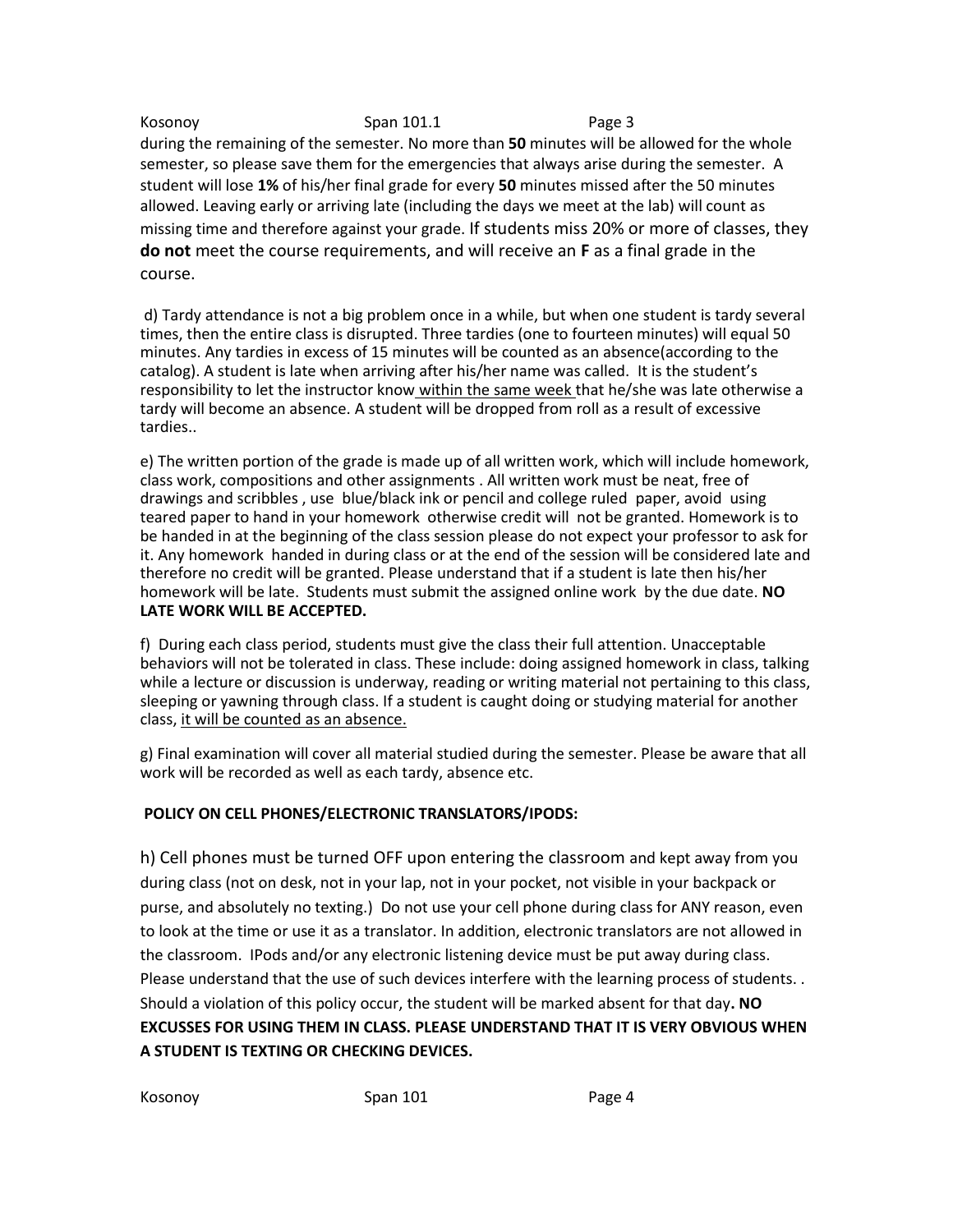Note that class policy applies to all students regardless of their status.

i) No caps, hats or dark glasses during exams . **STUDENTS MUST NOT LEAVE THE CLASSROOM WHEN TAKING AN EXAM. NO EXCUSSES.**

j) Students who are absent from class for school related activities must provide me with a hard copy of the official excused e-mail sent by their coaches, professors etc. Please be aware that absences related to ROP are not excused absences.

k) Students will not be allowed to leave the classroom during exams.

# **USE OF TECHNOLOGY**

Point Loma Nazarene University encourages the use of technology for learning, communication, and collaboration. This course requires access to computers, software programs, and the Internet. At some point during the semester you will have a problem with technology, but these problems will not normally be accepted as excuses for unfinished work. Protect yourself by doing the following: Save work often and make regular backups of files in a different location from the originals, plan ahead so that you will have time to use the on-campus computers and printers if necessary, and practice safe computing when surfing the web and checking email.

# **TUTORIAL SERVICES**

**T**he PLNU Tutorial Center is available free of charge for all current **undergraduate** PLNU students. It offers tutoring for most subjects, as well as general help with paper editing, study skills, etc. The Tutorial Center is located on the south end of Bond Academic Center, next to the Study Abroad offices. The Tutorial Centers is typically open Monday-Thursday from 8:00AM until 9:00PMand Friday from 8:00AM until 3:00PM. Please note that the Tutorial Center is closed from 9:30-10:30AM, Monday, Wednesday, and Friday, and 5:00-6:00PM every evening. Tutoring is available by appointment only, and appointments must be made at least one day in advance. Appointments may be arranged in person at the Tutorial Center, over the phone at (619) 849-2593, or via email at TutorialServices@pointloma.edu.

**Please note:** All students in elementary Spanish will be taking the final exam at the same time. There are no exceptions. Please arrange your schedule accordingly.

**NOTE:** It is the student's responsibility to maintain his/her class schedule. Should the need arise to drop this course (personal emergencies, poor performance, etc.), the student has the responsibility to follow through (provided the drop date meets the stated calendar deadline established by the university), not the instructor. Simply ceasing to attend this course or failing to follow through to arrange for a change of registration (drop/add) may easily result in a grade of F on the official transcript.

The instructor reserves the right to alter this document at any time during the semester.

Kosonoy Span 101.1 Page 5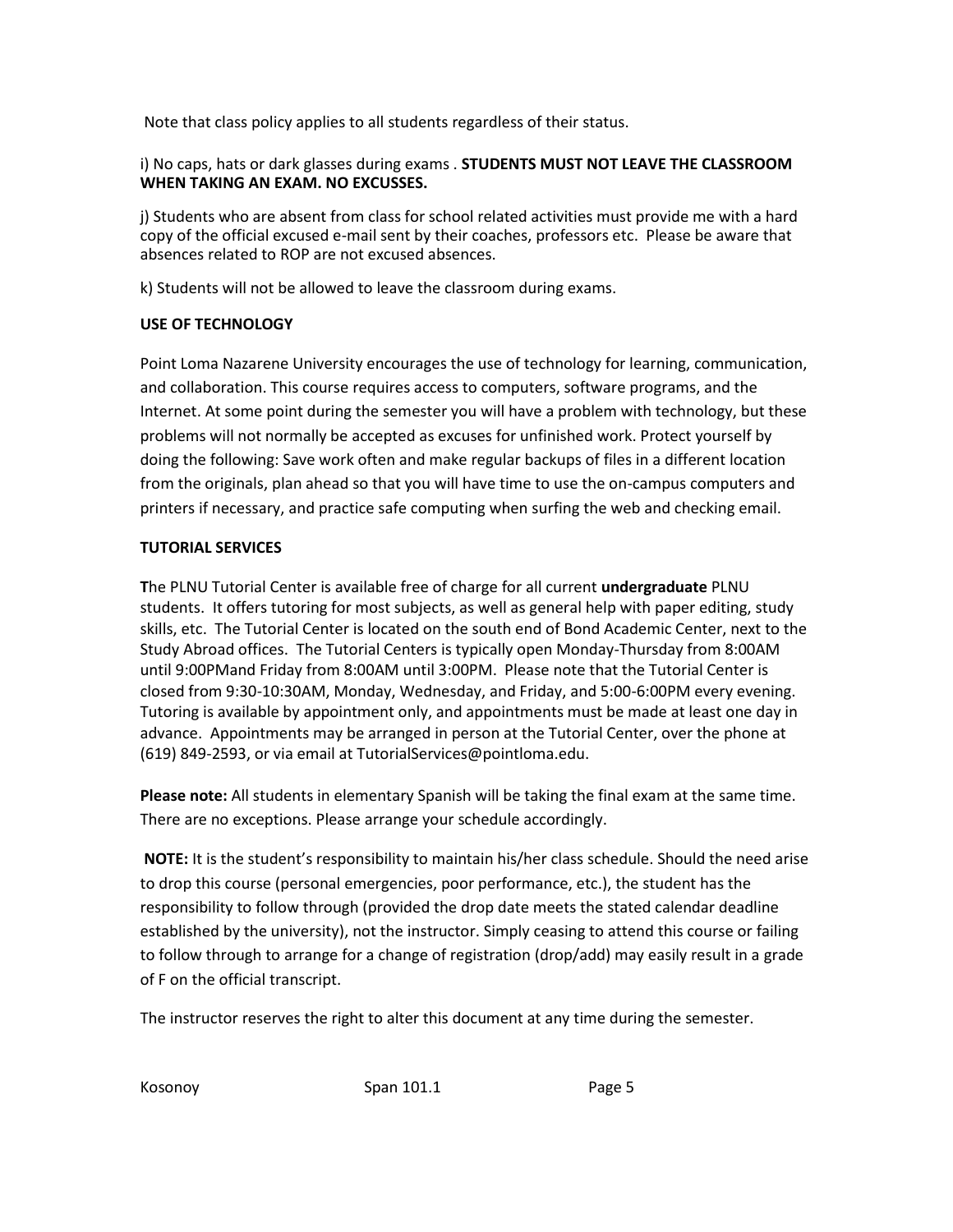## **ACADEMIC HONESTY**

Students should demonstrate academic honesty by doing original work and by giving appropriate credit to the ideas of others. Academic dishonesty is the act of presenting information, ideas, and/or concepts as one's own when in reality they are the results of another person's creativity and effort. A faculty member who believes a situation involving academic dishonesty has been detected may assign a failing grade for that assignment or examination, or, depending on the seriousness of the offense, for the course. Faculty should follow and students may appeal using the procedure in the university Catalog. See [Academic Policies](http://catalog.pointloma.edu/content.php?catoid=18&navoid=1278) for definitions of kinds of academic dishonesty and for further policy information.

## **ACADEMIC ACCOMMODATIONS**

If you have a diagnosed disability, please contact PLNU's Disability Resource Center (DRC) within the first two weeks of class to demonstrate need and to register for accommodation by phone at 619-849-2486 or by e-mail a[t DRC@pointloma.edu.](mailto:DRC@pointloma.edu) Se[e Disability Resource Center](http://www.pointloma.edu/experience/offices/administrative-offices/academic-advising-office/disability-resource-center) for additional information.

## **ATTENDANCE AND PARTICIPATION**

Regular and punctual attendance at all classes is considered essential to optimum academic achievement. If the student is absent from more than 10 percent of class meetings, the faculty member can file a written report which may result in de-enrollment. If the absences exceed 20 percent, the student may be de-enrolled without notice until the university drop date or, after that date, receive the appropriate grade for their work and participation. Se[e Academic Policies](http://catalog.pointloma.edu/content.php?catoid=18&navoid=1278) in the Undergraduate Academic Catalog.

## **Cultral Events to Consider:**

Kosonoy **Span 101.1** Page 6